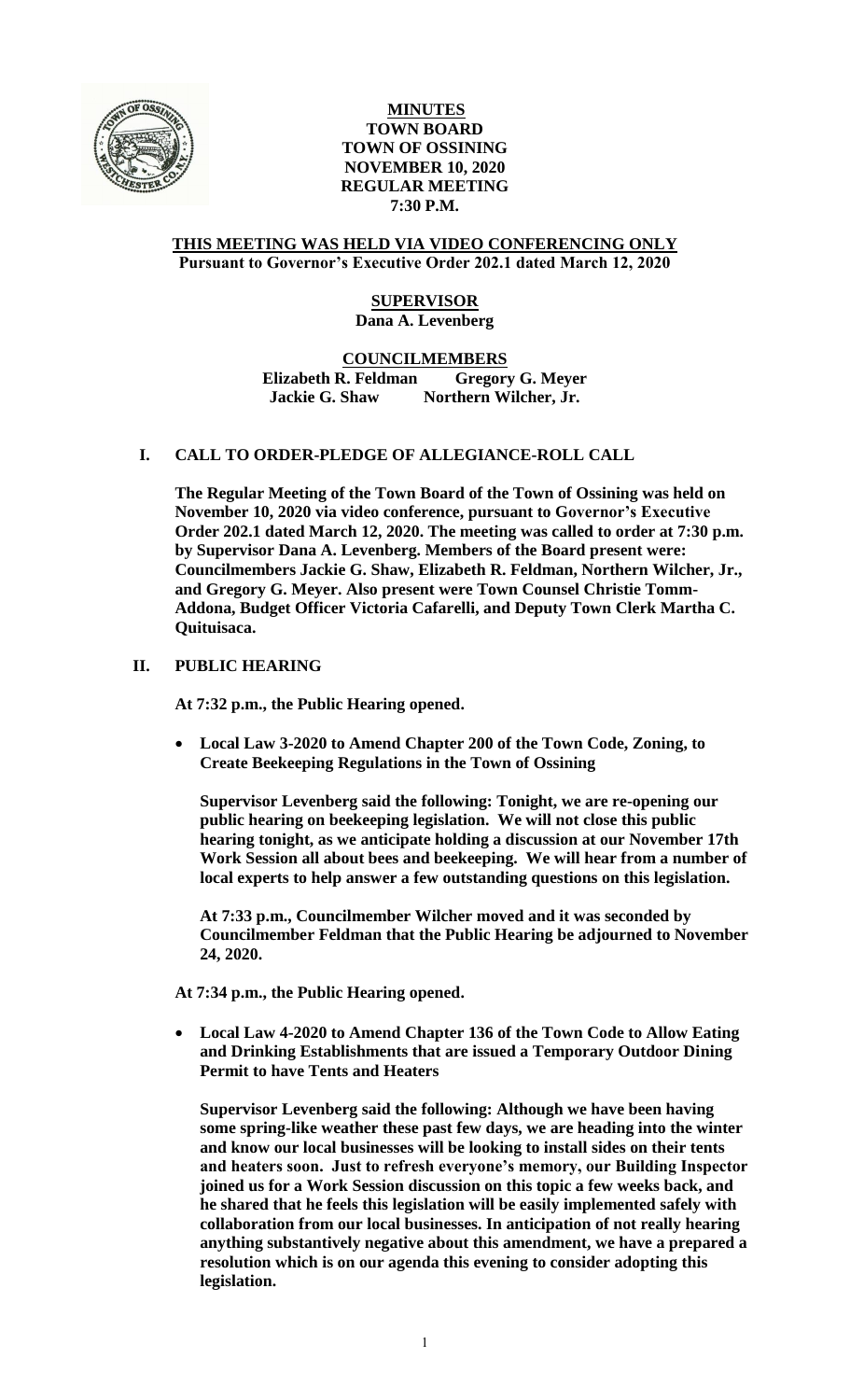**At 7:37 p.m., Councilmember Wilcher moved and it was seconded by Councilmember Feldman that the Public Hearing be closed.**

#### **III. DEPARTMENTAL REPORT**

**Recreation Superintendent Bill Garrison provided the Town Board with an update on the Parks and Recreation Department. The department received its first report of a positive COVID-19 patron at the community center. The department identified and contacted people who may have been in contact with the patron. There is limited registration for recreational programs due to COVID-19. Some people have signed up for classes and then pulled back due to concerns over COVID-19. The increasing number of COVID-19 cases will impact how winter programming will be scheduled. The Parks and Recreation Department will adapt as the COVDID-19 pandemic evolves. The department will be testing out a disc golf course at one of the Ossining parks.** 

#### **IV. ANNOUNCEMENTS**

**Supervisor Levenberg announced the following:**

**Tomorrow is Veterans Day and we are proud to honor our Veterans this year, though many of our traditional ceremonies have adjusted to adhere to health guidelines. Our annual ceremony this year will be livestreamed to avoid any large gatherings and will appear on the Town and Village of Ossining's Facebook Pages. Please feel free to share it with friends and family who normally like to participate or observe in person. We thank Honorable Michael G. O'Connor who continues to lead the Ossining Centralized Committee of Organized War Veterans and has put together simple but impactful ceremony for tomorrow.**

**Other ways to honor our veterans include discounts and special deals many stores offer for Veterans, military families, or military spouses. MilitaryBenefits. info has a very comprehensive list of deals, sales, and freebies available to service members, included reduced price tickets to museums, free coffee from 7-11 or Dunkin Donuts, or free meals from Applebees. Starbucks is offering a free 12 ounce hot brewed coffee tomorrow and for every cup of hot brewed coffee sold that day, Starbucks will donate 25 cents to support the mental health of military communities. As a reminder, Town offices will also be closed tomorrow, Wednesday, November 11 in observance of Veterans Day.** 

**Today is the first day of Hudson Valley Restaurants Week. As we all know, the chilly weather tends to bring a slower season for local businesses. If you are able to make "hashtag take out Tuesday" part of your weekly routine, you can help support the local economy and get a great meal out of it at the same time. Today on our social media pages we shared a list of the many restaurants in the Village of Briarcliff, Village of Ossining, and Unincorporated Town. If you have a favorite meal or restaurant, be sure to promote them this week – share their menu on Facebook, tag them on Twitter with a picture of your favorite meal, or call ahead to place an order. These local businesses have had a rough year and every bit of support we can offer goes a long way.** 

**Last week, I announced that the Town is recognizing Saturday, November 28 as Small Business Saturday. Chain stores across the country are offering Black Friday deals throughout the month – why not do your part to make Small Business Saturday last the whole month too! Our Small Businesses need your support now more than ever before – many small businesses that rely heavily on holiday traffic are going to be struggling to make ends meet this year. Get a kick-start on your holiday shopping by supporting a small business. And many of these businesses are offering online shopping, home delivery, or curbside pick up, so you do not need to worry about sacrificing COVID protocols to support a small business.**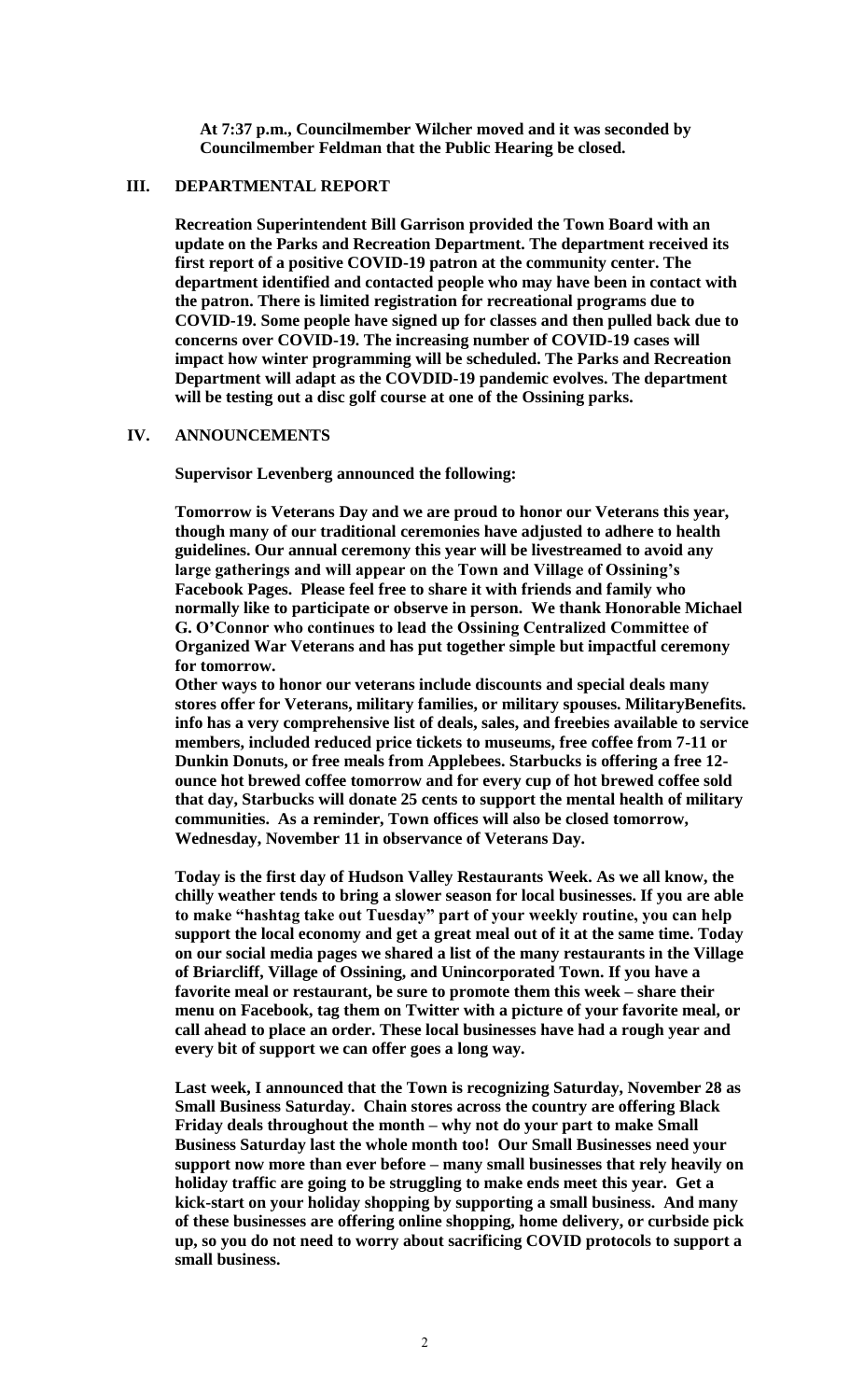**This past weekend news broke about the results of the general election. This has been a very anxiety-ridden time for the country as ballots were counted and lawsuits filed. It is important for us to remember we are all part of one nation, and we are neighbors. There are several levels of government between the President of the United States and your local elected officials, and all work together based on your involvement. Years that are not associated with presidential elections often face a decrease in political interest, meaning that fewer people vote, attend meetings, and volunteer their time. I encourage everyone to remain engaged and aware. There are always so many issues we need to address here in our community and programs that need our attention. I am thankful that so many of our residents are participating in the democratic process and I encourage you to continue doing so, with record numbers of voters turning out at the polls. Other ways you can participate in your local government include joining on of the many volunteer boards in the Town of Ossining. We just posted a reminder that we are looking for volunteers to join these boards and committees, specifically the Recreation Advisory Board, Zoning Board of Appeals, Board of Assessment Review, and Planning Board. Interested applicants can submit a resume, or similar description of your professional, educational, and volunteer background, with a cover letter detailing why you would like to get involved in the Ossining community in this role. Send all that to Victoria Cafarelli in the Supervisor's Office at [vcafarelli@townofossining.com.](mailto:vcafarelli@townofossining.com) More detail is available on the Town's website, including meeting times volunteers would need to commit to and more. Many of my Town Board colleagues and I have served in volunteer capacities as board or committee members in the past, and I think we all agree that it is a rewarding experience and a great way to learn more about local government. We are accepting applications through Friday, December 11, so please throw your hat in the ring!** 

**COVID-19 cases are rapidly rising across the country. With Thanksgiving just 16 days away we need to commit to plans with health and safety in mind. The uptick we are experiencing right now can be tied to Halloween parties, so we are living the consequences of a lack of vigilance. You cannot wear a mask while you eat, which makes holiday traditions with extended families very dangerous. The CDC advises that anyone who has high risk individuals in their family avoid gathering for holidays. Furthermore, consider getting a test or quarantining for two weeks after the holiday to avoid spreading coronavirus to essential workers, coworkers, and people in vulnerable populations. Emergency service workers take time away from their families every year to work holidays. They staff our firetrucks, police stations, hospitals, and ambulances despite the risks to themselves. We really do not want to ask them to take on yet more risk. This year has been incredibly difficult for essential workers and their families, by staying home you help protect them.** 

**Before I begin to wrap up my announcements, I would like to remind everyone that the Equity Survey created by the Community Equity Task Force is open to all Town of Ossining residents until November 13, that includes both Ossining's and Briarcliff. You can find a link to the survey on the Town of Ossining Facebook page or in my Friday** *Supervisor's Update***. This survey is going to be used to drive the work of the Community Equity Task Force to move our community closer to equity across all facets. You can request a copy of the survey or to join the Task Force by emailing me at [dlevenberg@townofossining.com.](mailto:dlevenberg@townofossining.com) You can also email me to request hard copies for yourself or for distribution through a business. Please feel free to share it widely with your Ossining and Briarcliff circles. We are going to continue sharing the survey through our Facebook and Instagram accounts as well until the survey closes.** 

**And lastly, please mark your calendars for Thursday, November 19 for our first public engagement session for the Town's Comprehensive Plan. Many residents may not know what a Comprehensive Plan is or why it is important. Comp Plans are used by municipalities to sketch out plans for the future, jumping ahead in**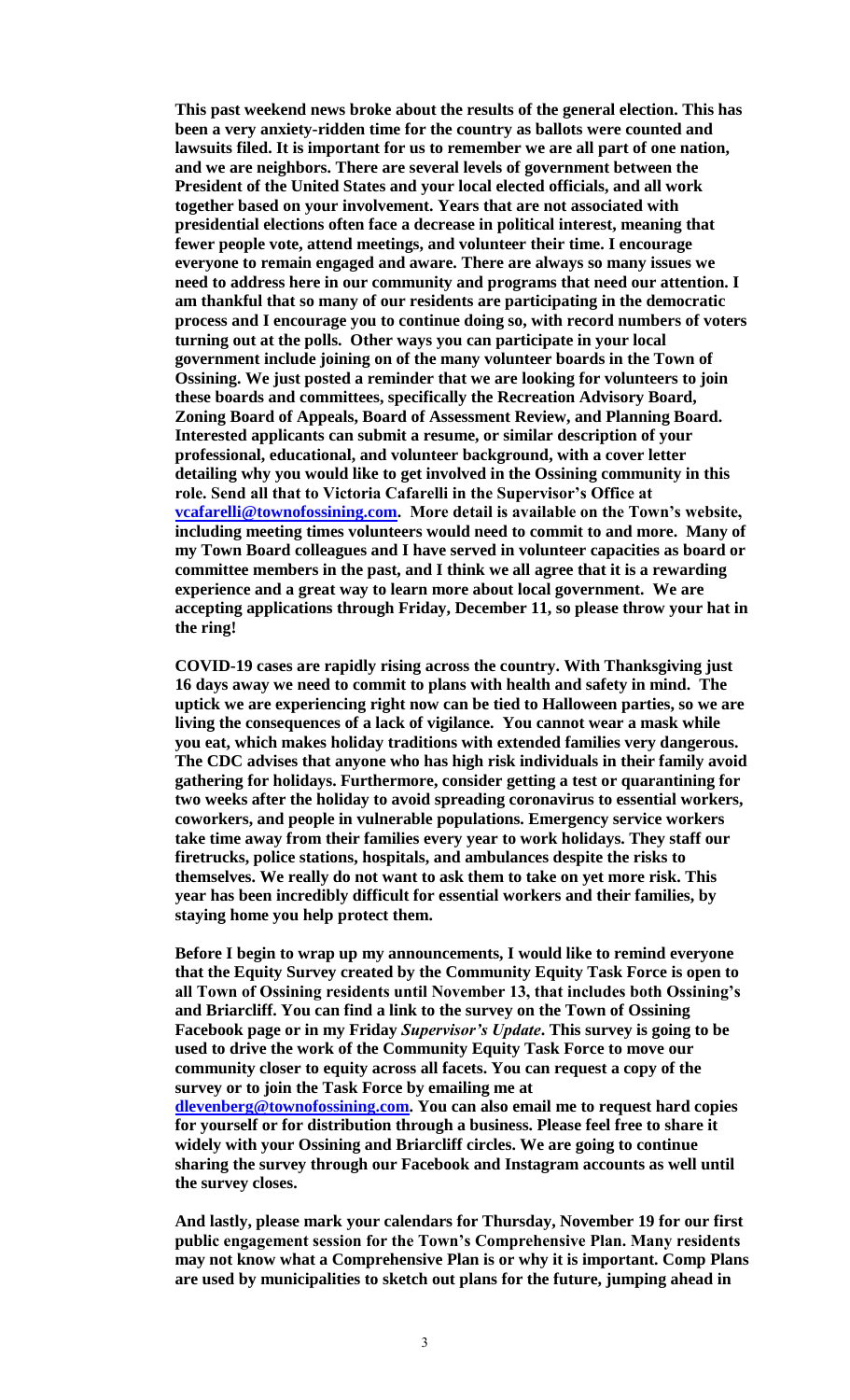**our minds ten years or more to appropriately plan and budget for changes. Beginning at 7pm via Zoom on the 19th, we will host a workshop with residents to identify why you initially chose to live here, what you love about the Town, what you might wish was different. Creating our Comp Plan will be a process that stretches throughout most of 2021, but these first steps help us lay the groundwork. You can sign up for updates specifically on the Comprehensive Plan at our website, by visiting [www.townofossining.com/cms/comprehensive](http://www.townofossining.com/cms/comprehensive-plan-2020)[plan-2020.](http://www.townofossining.com/cms/comprehensive-plan-2020)** 

# **V. LIAISON REPORTS**

### **VI. PUBLIC COMMENT ON AGENDA ITEMS**

### **VII. BOARD RESOLUTIONS**

# **A. Approval of Minutes—Regular Meeting – October 27, 2020**

**Councilmember Wilcher moved and it was seconded by Councilmember Shaw that the following resolution be approved.**

**Resolved, that the Town Board of the Town of Ossining hereby approves the October 27, 2020 minutes of the Regular Meeting as presented.**

**Motion: Carried**

#### **B. Approval of Voucher Detail Report**

**Councilmember Shaw moved and it was seconded by Councilmember Wilcher that the following resolution be approved.**

**Resolved, that the Town Board of the Town of Ossining hereby approves the Voucher Detail Report dated November 10, 2020 in the amount of \$174,135.04.**

**Motion: Carried**

### **C. Calling for a Public Hearing 2021 Preliminary Budget**

**Councilmember Shaw moved and it was seconded by Councilmember Wilcher that the following resolution be approved.**

**Resolved, that the Town Board of the Town of Ossining hereby calls for a Public Hearing to be held on Tuesday, November 24, 2020 at 7:30 p.m. via videoconferencing in accordance with the Governor's Executive Orders 202.1 and 202.15 as subsequently extended, in the matter of the 2021 Preliminary Budget for the Town of Ossining.** 

**Supervisor Levenberg said the following: We are well into the 2021 Budget season, which will wrap up in just a few weeks with a public hearing on the proposed budget. Our Budget Officer, Victoria Cafarelli, will be delivering a presentation at our next Work Session on some of the highlights of the 2021 budget. For those municipal budgeting enthusiasts – yes, I count myself in that category! -- you can review the 2021 Tentative Budget in detail on the Town's website. And for those of you who prefer not to read a nearly 200 page document, I'll give you a short preview. We are looking at tax rate decreases across all but one fund, our sewer fund, which has less than a tenth of a percentage point tax rate increase. We are proud to be once again submitting a tax cap compliant budget for the Board's approval, but we are cautiously optimistic going into 2021 because due to COVID, there is a lot of uncertainty about what the future holds. Thank you to Victoria, and especially our Comptroller Dale Brennan and Deputy Comptroller Liz**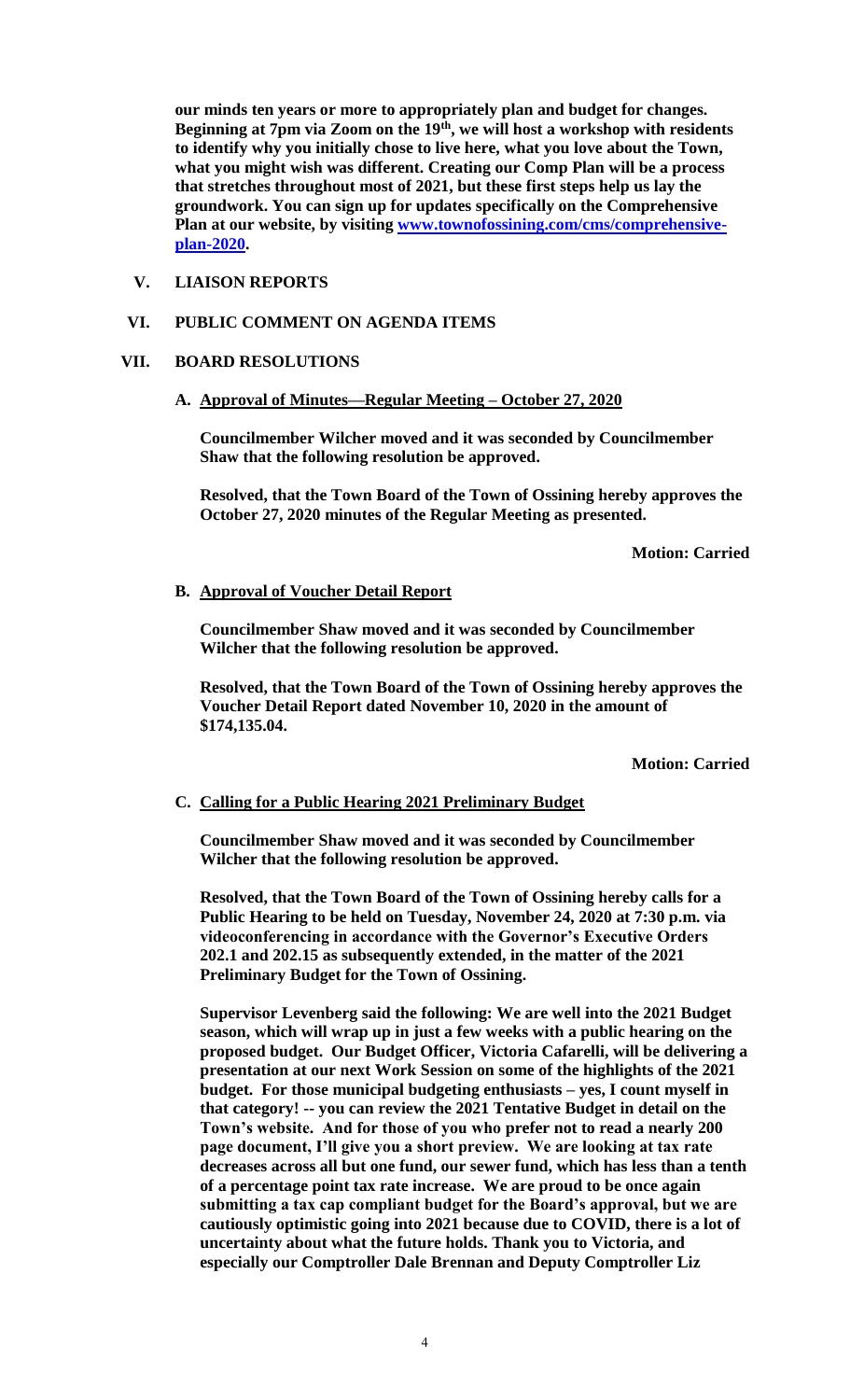**Naccari for their hard work guiding us through a budgeting cycle like no other!** 

**Motion: Carried**

## **D. Stipulation of Agreement – Teamsters**

**Councilmember Wilcher moved and it was seconded by Councilmember Feldman that the following resolution be approved.**

**BE IT SO RESOLVED, that upon the recommendation of the Town Supervisor, the Stipulation of Agreement between the Town, IBT Local 456, and Charles Bouton, Jr., is hereby ratified and approved.**

**Motion: Carried**

### **E. Approval of Inter-Municipal Agreement – Residential Food Scrap Transportation & Disposal Program**

**Councilmember Feldman moved and it was seconded by Councilmember Shaw that the following resolution be approved.**

**Resolved, that the Town Board of the Town of Ossining authorizes the Supervisor to sign an inter-municipal agreement with Westchester County/Refuse Disposal District No. 1 for the Town to participate in the Residential Food Scrap Transportation & Disposal Program.**

**Supervisor Levenberg said the following: We are looking forward to partnering with the County to significantly reduce the carting costs associated with our food scraps recycling program. Thanks to this shared service now provided by the County, our monthly carting fees are likely to decrease by 75%.** 

**Motion: Carried**

**F. Resolution – Local Law # 3 of 2020 – Amendment to Town Code Regarding Temporary Outdoor Dining Permits**

**Councilmember Shaw moved and it was seconded by Councilmember Feldman that the following resolution be approved.**

**WHEREAS, in light of the COVID-19 pandemic and the restrictions related to social distancing and decreasing maximum capacity of indoor spaces in an effort to reduce the risk of spread of the virus, the Town Board adopted a Local Law # 1 of 2020 to establish a Temporary Outdoor Dining Permit process for Fully Enclosed Eating and Drinking Establishments and Eating and Drinking Establishments uses, and**

**WHEREAS, the local law originally prohibited enclosed tents, but as the weather becomes cooler and the restrictions on restaurant occupancy remain in place with no indication of being relaxed in the near future, the Town Board recognizes that allowing enclosed tents and heating devices on a temporary basis and with proper safety protocols in place will create additional seating in order to allow these establishments to serve their patrons in a safe environment and also generate the level of business necessary to remain viable, and**

**WHEREAS, the Town Board also recognizes that other nearby municipalities are allowing enclosed tents and if the Town does not do so also it could hurt local businesses as diners will instead patronize the establishments that do provide this option, and**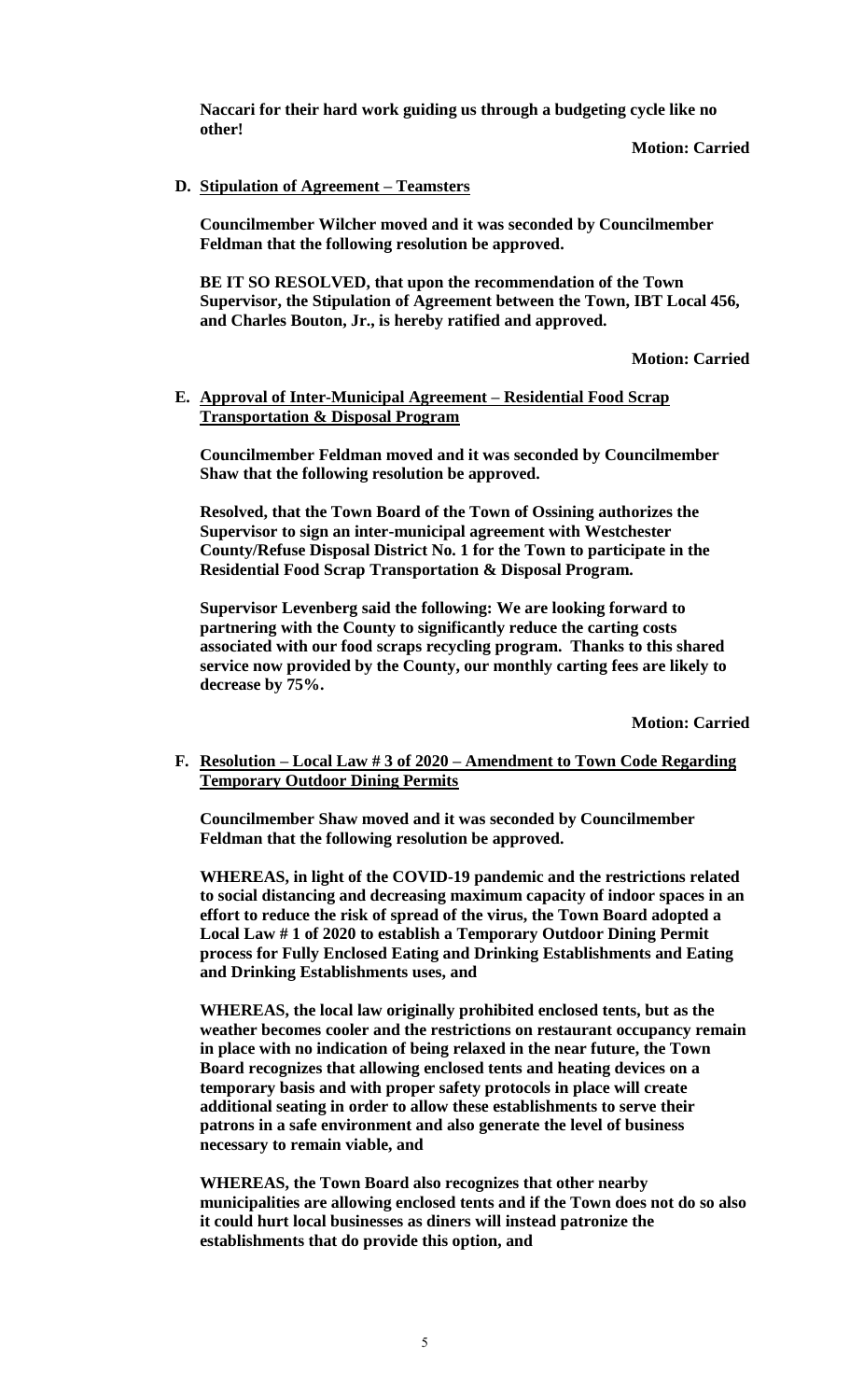**WHEREAS, the Town Board held a duly noticed public hearing at its regular meetings on Tuesday, October 27, 2020 and November 10, 2020 via videoconferencing in accordance with the Governor's Executive Orders 202.1 and 202.15, as subsequently extended, and members of the public having the opportunity to attend and be heard, the public hearing was closed on November 10, 2020; and**

**WHEREAS, said local law has been on the desks of the members of the Town Board of the Town of Ossining for at least seven days, exclusive of Sunday, prior to the adoption of this resolution, and**

#### **NOW THEREFORE,**

**BE IT RESOLVED, the Town Board hereby adopts a Negative Declaration determining this action does not have the potential to have any significant adverse environmental impacts as the local law amends the existing temporary outdoor dining permit local law to allow for tents and heaters in appropriate circumstances and with appropriate oversight by the Building Inspector in order to provide an atmosphere with appropriate social distancing for patrons of these establishments to dine during the cooler months; and**

**BE IT FURTHER RESOLVED, the Town Board, after due deliberation, finds that it is in the best interest of the Town to adopt said local law, and the Town Board hereby adopts Local Law # 3 of 2020 entitled Amendment to Town Code Regarding Temporary Outdoor Dining Permits; and** 

**BE IT FURTHER RESOLVED, the Town Clerk is directed to enter said local law in the minutes of this meeting into the local law book for the Town of Ossining; to publish said minutes in a newspaper published in the town, if any, or in such newspaper published in the county in which such town may be located having a circulation in such town, and affidavits of said publication shall be filed with the Town Clerk; and to file a copy of said local law with the Secretary of State of New York.**

**Supervisor Levenberg said the following: This resolution speaks for itself, and we are happy to provide this assistance to our local businesses during this difficult time. Hopefully the winter stays mild, and our restaurants can continue outdoor dining with a few slight modifications comfortably through the winter months.** 

> **Ayes: Shaw, Wilcher, Feldman, Meyer, & Levenberg Nays:**

**G. Public Hearing on Local Law to amend Zoning Code and Zoning Map regarding Solar Energy Systems**

**Councilmember Wilcher moved and it was seconded by Councilmember Feldman that the following resolution be approved.**

**WHEREAS, by joint application dated April 21, 2020, Ecogy New York II LLC (as system owner and applicant) and Catholic Foreign Mission Society of America Inc. (as property owner) applied to the Town Board to install and operate a solar energy system (the "Proposed Project") on the property located at 75 Ryder Road, Ossining, New York (the "Property"); and**

**WHEREAS, the Proposed Project is a Tier 3 solar energy system as defined in Zoning Code § 200-31.3, which would require the Town Board to adopt a local law to amend the Town's Zoning Map to include the Property in the Tier 3 solar energy system floating zone; and**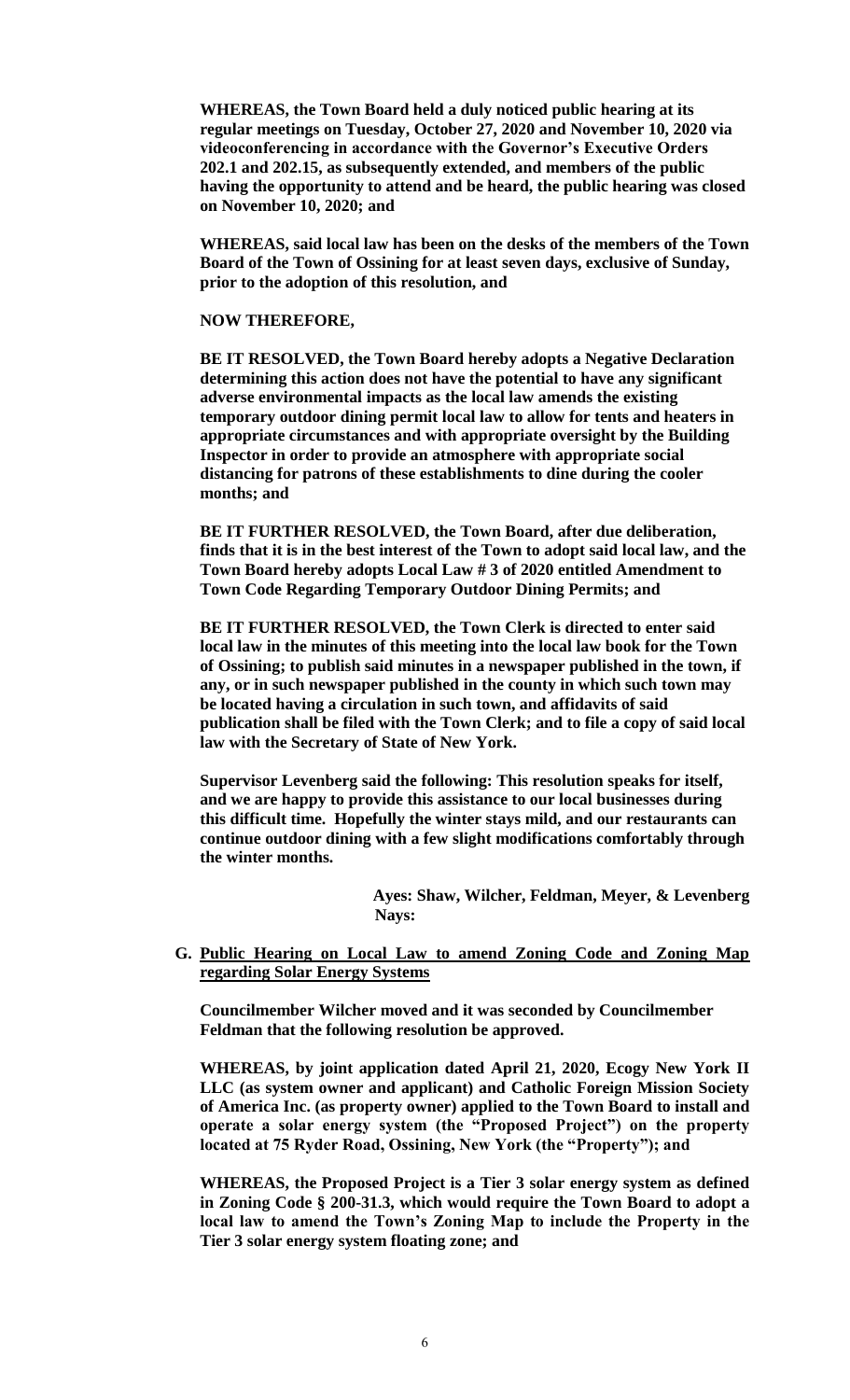**WHEREAS, the Applicants are also seeking a zone text amendment to increase the maximum permitted height of Tier 3 canopy solar energy systems from 15 feet to 25 feet to allow sufficient clearance for fire trucks and other emergency vehicles; and**

**WHEREAS, should the Town Board grant the above-referenced amendments to the Zoning Code's text and the Zoning Map, the Project will also require site plan approval and a conditional use permit from the Town of Ossining Planning Board ("Planning Board"); and**

**WHEREAS, the Applicant previously appeared before the Town Board at multiple work sessions to discuss the Proposed Project and provide additional information to the Town Board; and**

**WHEREAS, the Planning Board served as lead agency for a coordinated review pursuant to the State Environmental Quality Review Act, and at its meeting on October 21, 2020, the Planning Board adopted a Negative Declaration finding the Proposed Project does not have the potential for any significant adverse environmental impacts; and**

**WHEREAS, the Planning Board also provided the Town Board with a recommendation in accordance with Zoning Code § 200-52, including recommending that the floating zone be applied to the Property but that the maximum height for canopy solar energy systems be 23 feet instead of the Applicant's proposed 25 feet; and**

#### **NOW THEREFORE,**

**BE IT RESOLVED, the Town Board hereby calls for a public hearing to be held on November 24, 2020 at 7:30 p.m. via videoconferencing in accordance with the Governor's Executive Orders 202.1 and 202.15 as subsequently extended, to consider the Applicants' proposed amendments to the Zoning Code text and the Zoning Map with respect to the Proposed Project; and**

**BE IT FURTHER RESOLVED, the Town Board hereby directs the Town Clerk to provide notice of said public hearing as required by law.** 

**Supervisor Levenberg said the following: Earlier this summer, the Town Board heard from Ecogy regarding their proposal for a solar canopy system at Maryknoll Fathers & Brothers at 75 Ryder Road. The application sounded interesting, so the Town Board referred this application to the Planning Board. Now that the Planning Board is close to finalizing its site plan review, one of the items left is for the Town Board to approve amendments to the Zoning Code's text and Zoning Map with respect to this project. We heard from Ecogy at a Work Session last week, and look forward to holding the public hearing later this month to move this project closer to the finish line.** 

**Motion: Carried**

#### **H. Resolution of Support – Ossining100 Chapter of Cure100**

**Councilmember Wilcher moved and it was seconded by Councilmember Feldman that the following resolution be approved.**

**Whereas, in recognition of the United Nations' Intergovernmental Panel on Climate Change's recommendation that we limit global warming to 1.5 degrees above pre-industrial levels in order to, among other things, make adaptation less difficult, lessen the suffering of negative impacts on the intensity and frequency of extreme events, resources, ecosystems, biodiversity, food security, in municipalities large and small worldwide;**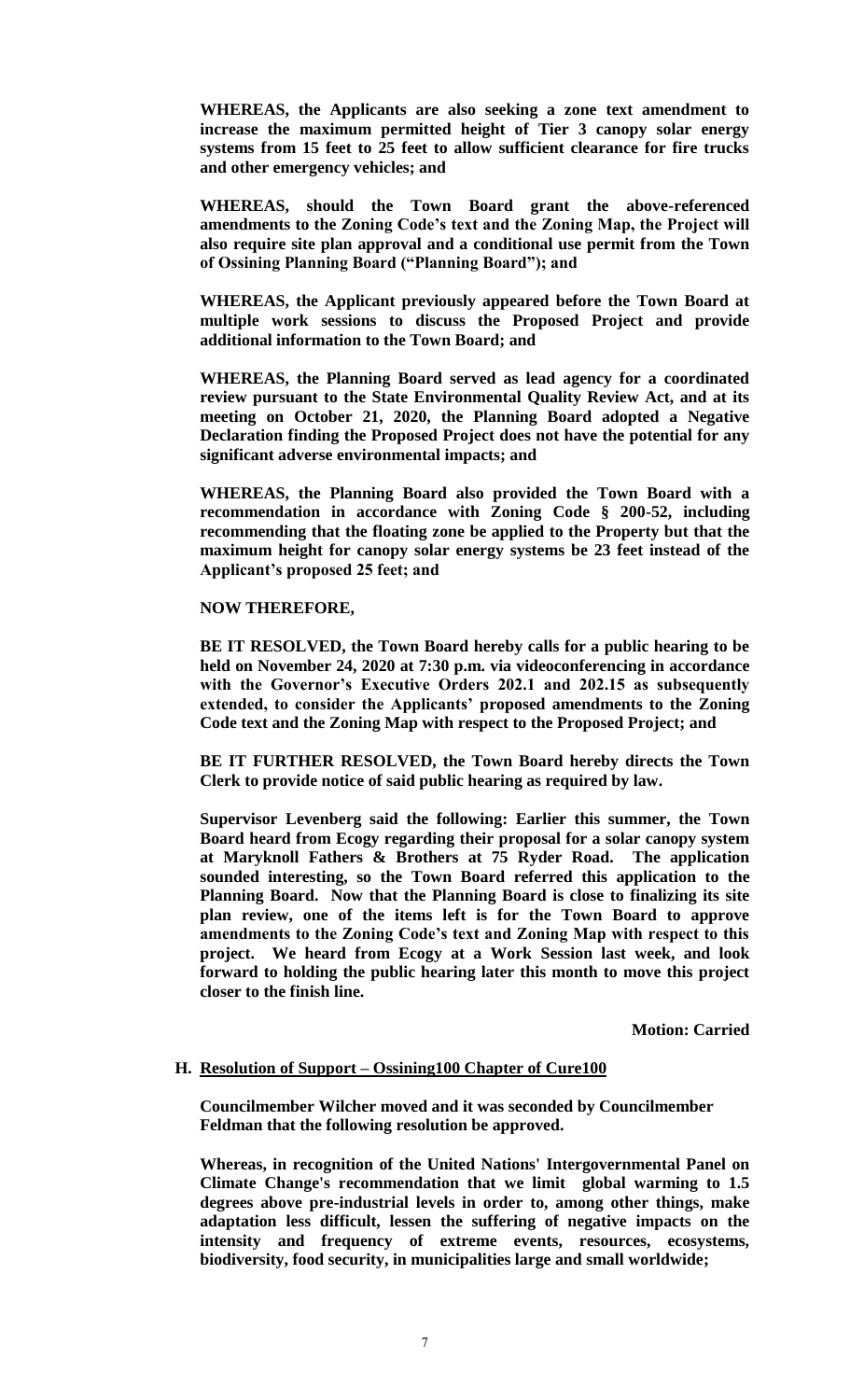**Whereas, in support of the part our community must play toward New York State's Climate Leadership & Community Protection Act (CLCPA) of 2019 which limits state-wide greenhouse gas emissions to 40% of 1990 levels by 2030 and 85% by 2050, 70% renewable electricity by 2030, and 100% zero emission electricity by 2040; now therefore be it** 

**Resolved, the Town supports Green Ossining's creation of an Ossining100 Chapter of Cure100 (Communities United to Reduce Emissions 100%) which pairs community action with data about carbon emissions by zip code, and quantifies community-wide emissions, emissions by household, individual emissions, emissions by sectors, and offers guidance for carbon emission reduction with the goal of reducing the overall carbon footprint by at least 5% per year through 2040.**

**Supervisor Levenberg said the following: Last week, we heard from Green Ossining Chair Suzie Ross on this important initiative. We know that climate change is one of the biggest crises facing our world today, and it is only through collective action that we will reach the United Nations' critical goals of limiting global warming to 1.5 degrees Celsius. The Ossining100 Chapter of CURE100 (which stands for Communities United to Reduce Emissions), will bring the effort of reducing carbon emissions to the local level, and educate the community on simple steps we can all take to incrementally reduce our carbon emissions. If you missed our Work Session from last week, I encourage you to watch the video for Suzie's presentation – it was incredibly eye opening and very informative.** 

**Motion: Carried**

**I. Approval of 37 and 41 Croton Dam Road Subdivision Sewer and Water Main Application/Agreement**

**Councilmember Feldman moved and it was seconded by Councilmember Shaw that the following resolution be approved.**

**WHEREAS, the Town has maintained the sewer main and water main that services 37 and 41 Croton Dam Road (the "Property") for over 30 years; and**

**WHEREAS, the owner of the Property received subdivision approval from the Planning Board for a 4-lot subdivision to create two new residential lots, and as part of said approval the Property owner made improvements to the sewer main and water main; and**

**NOW THEREFORE,**

**BE IT RESOLVED, the Town Supervisor is hereby authorized to execute applications to the Westchester County Department of Health for approval of the improvements to the sewer main and water main; and** 

**BE IT FURTHER RESOLVED, the Town Supervisor is hereby authorized to enter into an agreement with the Property owners to memorialize the Town's maintenance of the sewer main and water main and obtain the necessary easements to access them when necessary.**

**Motion: Carried**

## **VIII. CORRESPONDENCE TO BE RECEIVED AND FILED**

**Councilmember Shaw moved and it was seconded by Councilmember Feldman that the following resolution be approved.**

**Resolved, that the Town Board of the Town of Ossining hereby accepts the following monthly reports for the month of October 2020:**